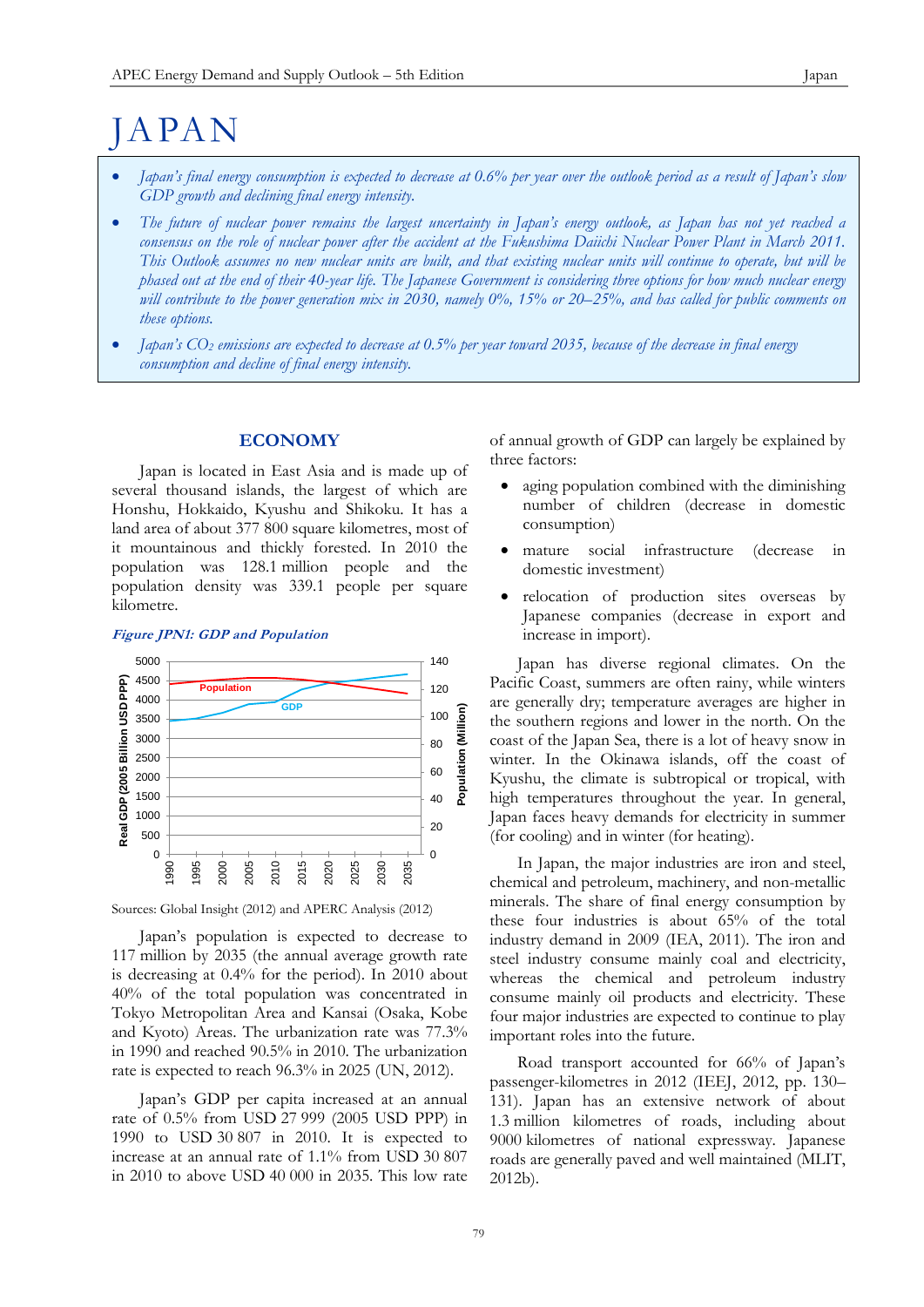Railways account for an unusually large share of passenger-kilometres at 29% (IEEJ, 2012, pp. 130– 131). Japan is well known for its network of 'bullet trains' (*Shinkansen*) that provide high-speed service between major cities. All major Japanese cities have local railway and/or subway systems. Air transport accounts for most of the remaining non-road, nonrail domestic passenger-kilometres.

In freight transportation, road transport accounts for 64% of the tonne-kilometres. Water-based transport, mostly coastal shipping, accounts for another 32%. Japan has 23 'Specially Designated Ports', 105 'Major Ports', and many more small and medium-sized ones (MLIT, 2012a). In contrast to the large role of rail in passenger transport, freight transport by rail accounts for only about 4% of the freight tonne-kilometres (IEEJ, 2012, pp. 130–131).

Almost 99% of the passenger and freight vehicles used in Japan in 2009 were domestically produced. On the other hand, about 55% of the motorcycles in use in 2009 were domestically produced (MLIT, 2010 and MOF, 2010).

## **ENERGY RESOURCES AND INFRASTRUCTURE**

Japan has very limited fossil fuel energy resources. Japan produces coal, crude oil and natural gas on a very small scale compared to its demand. Import dependency in 2009 for coal was 99%, crude oil almost 100%, and natural gas 96% (APEC, 2009).

Japan has no pipeline or electrical connections to other economies. All natural gas is imported in the form of LNG. Japan had 27 LNG receiving terminals as of 2009, with a total storage capacity of 15.09 million kilolitres. This is equivalent to about 9% of the total annual LNG import volumes. Japan will have seven more LNG receiving terminals by 2015 (JIE, 2011).

Japan has confirmed resources of methane hydrates equivalent to 1.1 trillion cubic metres of methane gas (about 1000 Mtoe) in the eastern Nankai Trough area. However, further research will be required before this resource can be developed. Japan started the Methane Hydrate Development Program in 2001 in order to utilize resources in the coastal waters of Japan. The program consists of three phases and will be completed in 2018 (METI, 2001).

Japan generated 1041.0 TWh of electricity in 2009. The sources of electricity generation are: coal 279.5 TWh (26.8%), oil 91.6 TWh (8.8%), gas 284.9 TWh (27.4%), hydro 75.2 TWh (7.2%), new renewable energy 30.0 TWh (2.9%), and nuclear 279.8 TWh (26.9%). Japan had 54 commercial

nuclear units with about 49 GW of capacity prior to the Fukushima Nuclear Accident in March 2011 (IEEJ, 2012, p. 208). However, as discussed in the next section, all but two of these units were shut down at the time this Outlook was compiled.

Japan has already developed almost all of the sites suitable for large-scale hydro power plants. Therefore, hydro development must concentrate on sites suitable for small and medium-scale plants.

Japan has significant potential sources of renewable energy. These are as follows (NPU, 2011):

- 1. *Solar photovoltaic*
	- Residence: 91 GW
	- Non-residence:
		- Public buildings, other commercial and industry: 44 GW
		- Little-used and unused land (e.g. waste disposal sites, transport right-of-ways): 18 GW–39 GW
		- Fields and rice paddies that have been abandoned and are no longer cultivated: 3 GW–104 GW
- 2. *Wind*
	- Onshore: 290 GW
	- Offshore: 1500 GW
- 3. *Small and medium-sized hydro*: 20 GW
- 4. *Geothermal*
	- Hot water resources: 4.3 GW
	- Hot springs: 0.72 GW
- 5. *Biomass*: 0.73 GW.

There are constraints that may hinder the development of some of these resources. Most geothermal energy resources are in national parks where strict environmental rules and regulations may prevent or severely limit development. Biomass energy development must take into account competition for land with food supply, as well as potential environmental impacts.

## **ENERGY POLICIES**

In 2007, the Japanese Government announced 'Cool Earth 50', a cooperative initiative with major greenhouse gas emitters to reduce worldwide emissions by 50% from current levels by 2050 (METI, 2008a). At the United Nations Summit on Climate Change in September 2009, the Japanese Prime Minister pledged that Japan would cut its greenhouse gas emissions by 25% from 1990 levels by 2020, provided that a fair and effective international framework, in which all major economies participate, had been established.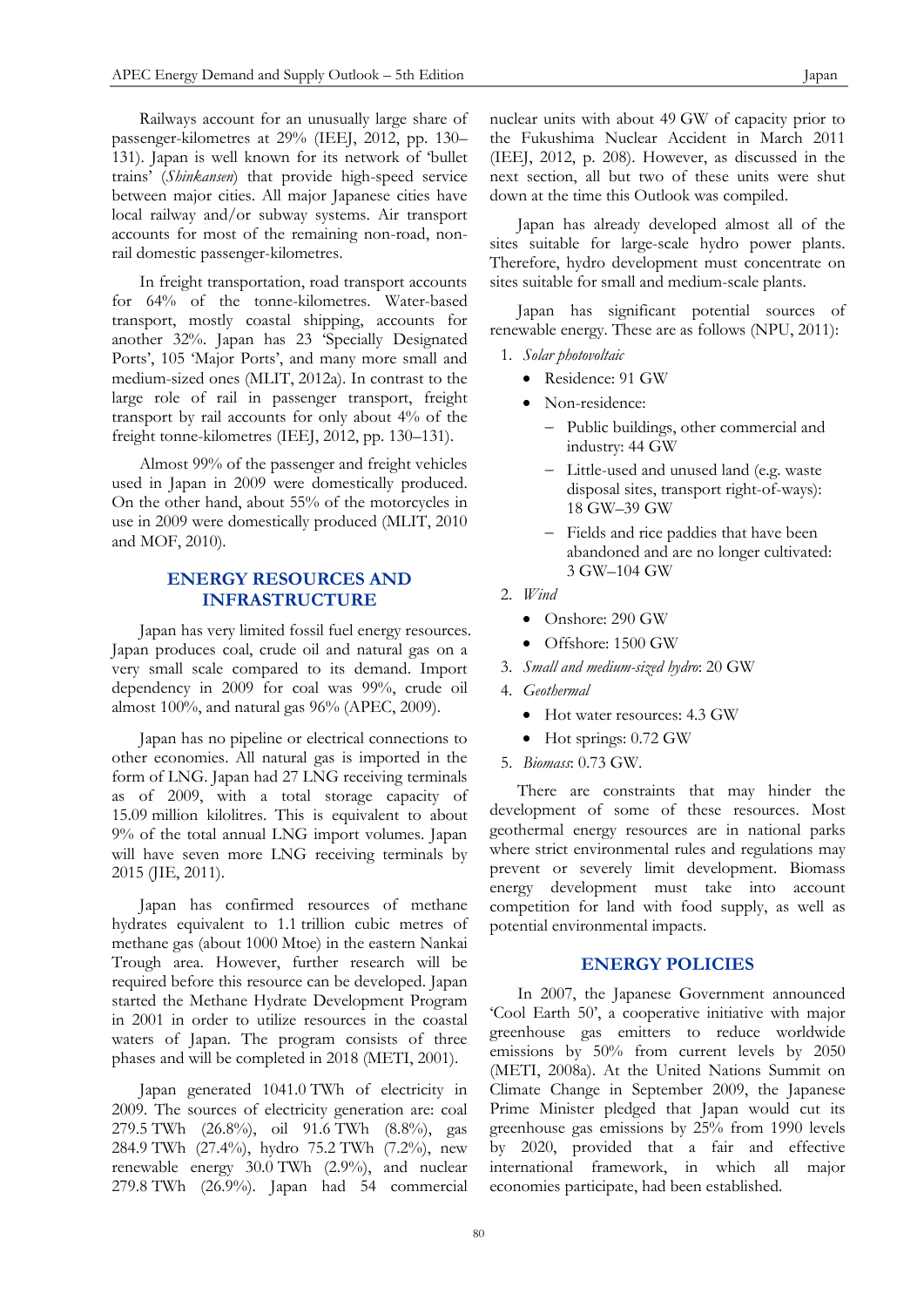The Strategic Energy Plan, which was last revised in 2010, aims to fundamentally change the energy supply and demand system. It set these ambitious targets for 2030 (METI, 2010):

- 1. Doubling the energy self-sufficiency rate (18% in 2010) and the ratio for the self-developed fossil fuel supply (resources developed abroad by Japanese petroleum and gas companies, which were 26% in 2010), thereby raising Japan's 'energy independence ratio' to about 70% (38% in 2010).
- 2. Raising the ratio of zero-emission power sources (mainly nuclear) to about 70% (34% in 2010).
- 3. Halving  $CO<sub>2</sub>$  emissions from the residential sector.
- 4. Maintaining and enhancing energy efficiency in the industrial sector at the highest level in the world.
- 5. Maintaining or obtaining leading shares in global markets for energy-related products and systems.

However, after experiencing the Great East Japan Earthquake and Fukushima Nuclear Accident in March 2011, the Japanese Government decided to review the Strategic Energy Plan. This review process is underway at the time of writing, with the key issue being the share of nuclear power in the power supply mix, as discussed below.

Japan has a Law on the Rational Use of Energy (an energy conservation law). This law requires business organizations (such as manufacturers and service companies) with energy use equivalent to 1500 kilolitres or more per year of crude oil, to report annually on the amounts of energy they consume and to prepare and submit medium-term (3–5 years) plans for the rational use of energy, and to assign responsible people to energy management. The target for reducing energy consumption intensity is 1% or more per year on average over the medium term (APERC, 2011). Japan has no fossil fuel subsidies that would encourage wasteful consumption.

Japan has a Top Runner Program to improve energy efficiency of machinery and equipment. This program sets standard target values for energy-using machinery and equipment, and calls for manufacturers and importers to, on average, meet this standard in their products. Currently, 23 categories of products are designated in the program (APERC, 2011).

Japan's Building Energy Codes define two categories of buildings for their targets: Type 1 House/Building (with floor area of 2000 square metres or more), and Type 2 House/Building (with floor area of 300–2000 square metres). Owners of these types of houses and buildings are required to report their energy conservation measures prior to construction, and afterwards to report the state of maintenance of the house or building to the relevant authority regularly (every three years). For the Type 1 House/Building, penalties may be levied if the building is not able to achieve satisfactory energy performance (APERC, 2011).

In the transport sector, large common carriers (rail, truck, bus, taxi, ship, and air) are required to annually prepare and submit energy conservation plans, as well as an annual report on their energy consumption. Similar rules apply to organizations that privately travel 30 million tonne-kilometres per year of their own freight (APERC, 2011).

Japan has a tax incentive scheme to promote the purchase of energy-efficient equipment. When small and medium-sized companies purchase specified energy-conserving equipment, they are given a tax credit. Companies of all sizes are given a special depreciation allowance on purchase of the specified equipment (APERC, 2011).

Japan has a vehicle-greening tax scheme and an eco-car tax reduction scheme; these provide tax incentives for owners of low-emission and/or highfuel-efficiency vehicles. At the same time, heavy taxes are levied on older vehicles that are becoming harmful to the environment (APERC 2011).

Japan will grant direct subsidies for several types of efforts promoting energy efficiency:

- to support business operators who introduce 'highly significant' energy-saving facilities
- to introduce high-efficiency energy systems in homes/buildings or building energy management systems (BEMS)
- for research and demonstration projects to develop energy conservation technology (APERC, 2011).

Since Japan has very scarce domestic oil and gas reserves, the Japanese Government has given financial support for oil and gas exploration, development and production outside Japan through the Japan Oil, Gas and Metals National Corporation (JOGMEC). This has taken the form of investment and loan guarantees to project companies. In November 2011 there were 135 Japanese oil and gas companies engaging in exploration and development of crude oil and natural gas in 41 economies. The share of equity crude oil and natural gas to total imports is 23% in 2009 (JPDA, 2011).

Japan has 10 vertically integrated, mainly privately owned General Electricity Utilities, which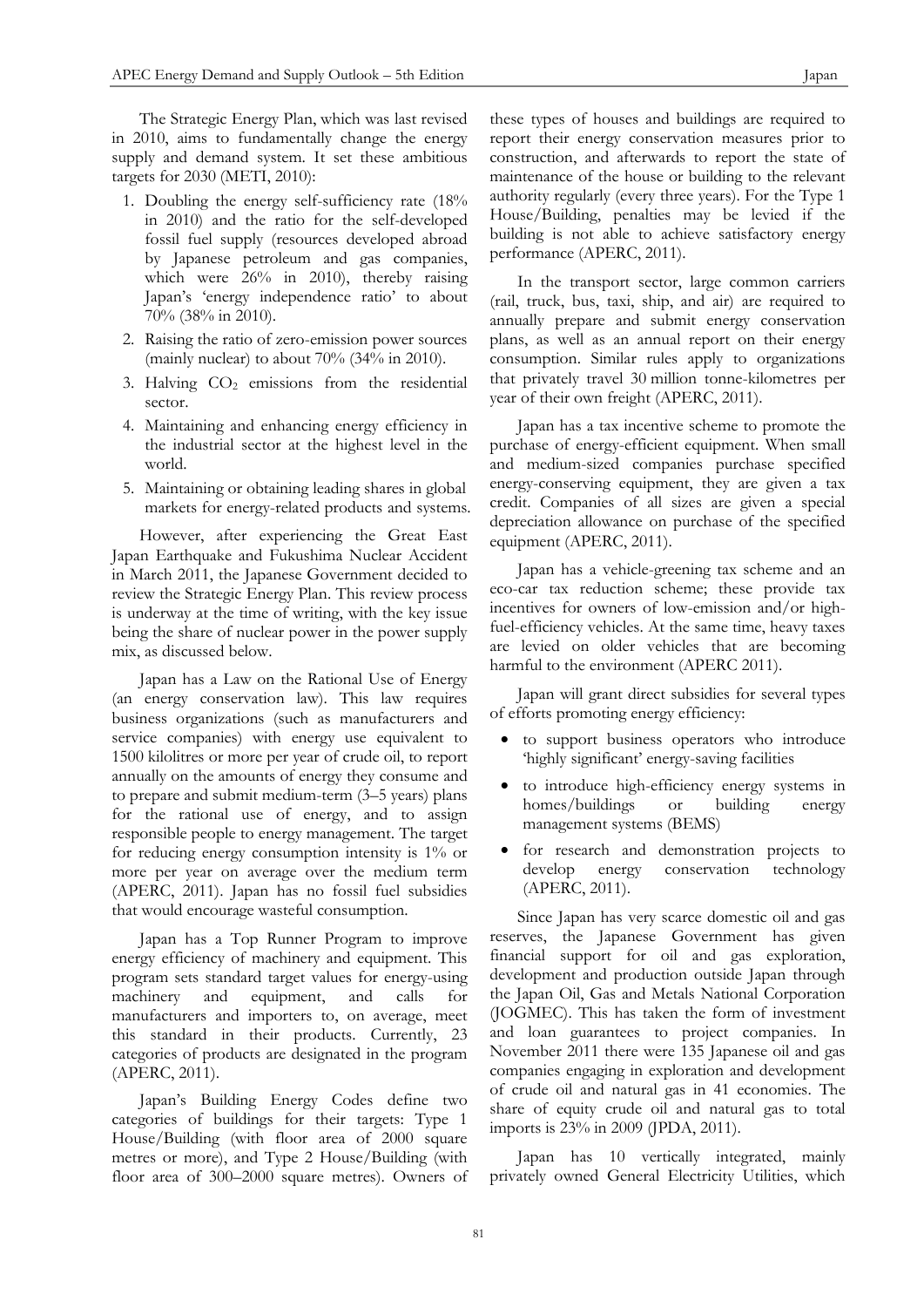have traditionally managed generation, transmission and distribution of electricity on a regulated monopoly basis. In addition, Wholesale Electricity Utilities operate large power plants and sell the output to a General Electric Utility. With the gradual liberalization of the Japanese power market since 1995, three new types of firms have entered the market: Wholesale Suppliers such as Independent Power Producers, which sell electricity to a General Electric Utility on a smaller scale than a Wholesale Electric Utility; Power Producers and Suppliers, who sell electricity directly to large customers using a transmission wheeling service provided by a General Electric Utility, and Specified Electricity Utilities which generate, transmit and distribute electricity directly to customers using their own network.

Customers with contract volumes of less than 50 kW are still categorized as 'regulated'. On the other hand, customers with contract volumes of 50 kW or more are categorized as 'de-regulated', and may purchase their electricity from either their General Electric Utility or a Power Producer and Supplier (TEPCO, 2012).

Japanese gas utilities also have historically operated as regulated monopolies. They are mainly privately owned, although some are municipally owned. As with electric utilities, the market has been partially liberalized since 1995 (METI, 2008b). Deregulated gas customers negotiate with gas companies on prices, while regulated customers pay regulated prices. Since 2007, customers with consumption volumes of more than 100 000 cubic metres per year were de-regulated (METI, 2008b).

Japan's Nuclear Energy Policy is currently under review after the Fukushima Nuclear Accident. Over the months after the accident, each of the nuclear units still in operation in Japan was shut down for scheduled inspection—this is required by law at least once every 13 months. After the inspection shutdowns, the companies did not restart operations for two reasons. First, the then Prime Minister Naoto Kan announced the government would carry out additional 'stress tests' for confirming the safety of nuclear power plants. Secondly, the power companies could not easily get agreements to restart from the local governments where the nuclear power plants were located. (Although agreement from the local government is not stipulated in Japanese regulations as a necessary condition for restart of a nuclear power unit, in practice the power companies cannot ignore the will of the local governments.)

By early May 2012, all 50 remaining nuclear power units (four units of the Fukushima Daiichi Nuclear Power Plant were decommissioned in April 2012) had ceased operation; that meant no electricity was being generated from nuclear power. Without nuclear power, there was concern that Japan would experience power shortages and blackouts during the summer of 2012 (from July to September). In July 2012, then Prime Minister Yoshihiko Noda announced the restart of two units of the Ohi Nuclear Power Plant. That decision, along with stringent electricity conservation efforts, allowed Japan to make it through the summer of 2012 without major disruptions to electricity service.

Over the longer term, Japan continues to face much controversy over the future of nuclear power. The Japanese Government is considering three options for how much nuclear energy will contribute to the power generation mix in 2030, namely 0%, 15% or 20–25%, and has called for public comments on these options (EEC, 2012).

In September 2012, a Nuclear Regulation Authority was established with the aim of integrating several nuclear safety authorities, while achieving separation of nuclear safety regulation and nuclear energy promotion. The government has emphasised that the rules regarding the 40-year limitation of the operation of nuclear power plants will be strictly applied (NPU, 2012). This means that unless there is new construction of nuclear power plant units, Japan will phase out all nuclear power by the end of 2049.

For the purposes of this Outlook, APERC assumed the existing nuclear units would resume operation once current safety reviews were completed, but each unit would be decommissioned at age 40 and there would be no newly built nuclear power units. The net effect of these assumptions is a gradual phase-out of nuclear power in Japan. APERC has also assumed that natural gas, coal and new renewable energy, such as wind, solar, biomass and other, would compensate for the decrease in electricity generation from nuclear energy. The current uncertainty regarding nuclear power is probably the largest uncertainty affecting Japan's business-as-usual energy outlook.

## **BUSINESS-AS-USUAL OUTLOOK**

#### **FINAL ENERGY DEMAND**

Japan's business-as-usual (BAU) final energy demand is expected to decrease at 0.6% per year over the outlook period (from 323.0 Mtoe in 2010 to 276 Mtoe in 2035). This decrease in final energy demand is caused by the slow growth of Japan's GDP and a decline in final energy intensity. The industry sector's share of the demand is expected to be about the same in 2010 and 2035, roughly 26%. However, the share taken up by the 'other' sector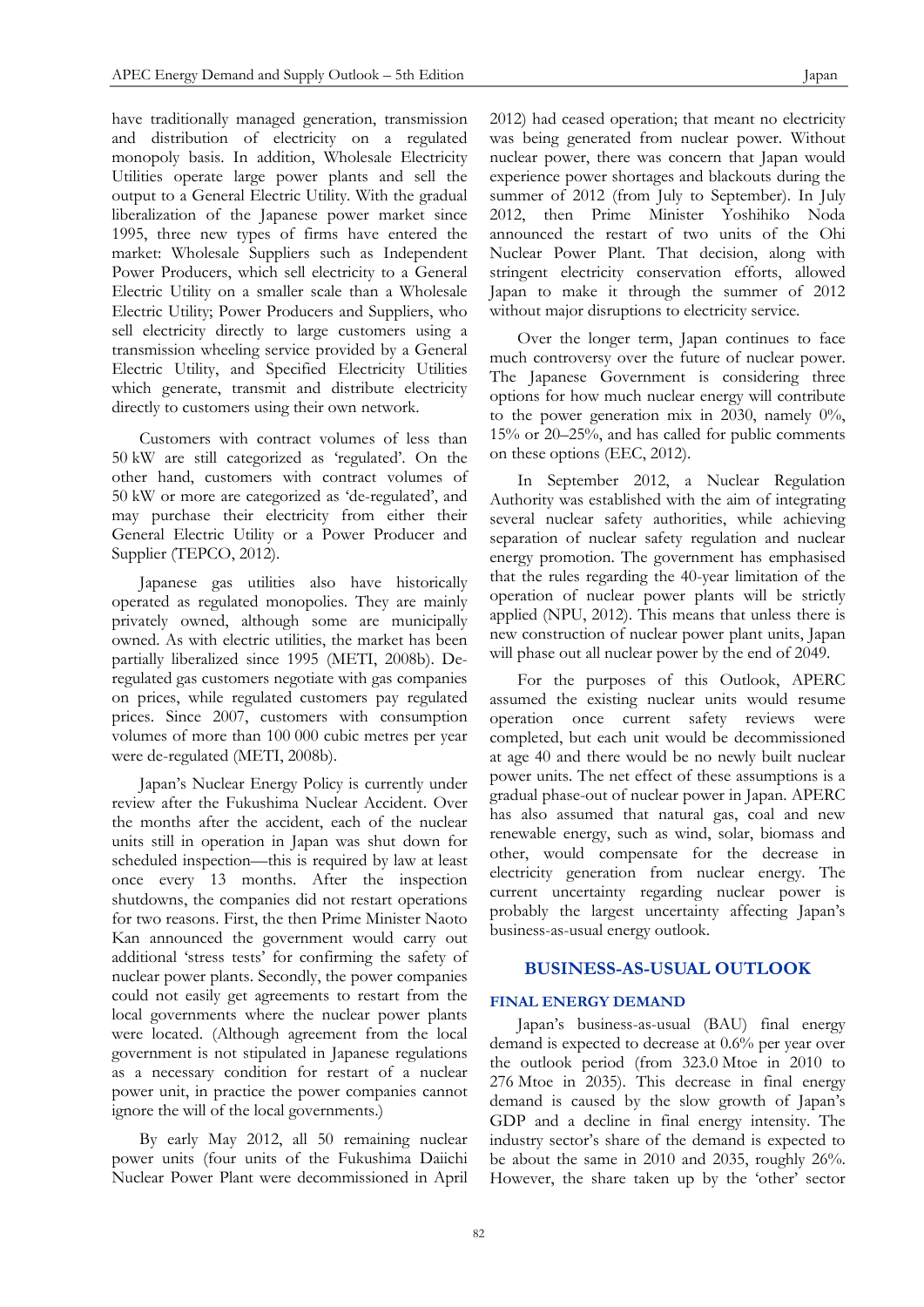(which includes residential and commercial) is expected to increase from 36% in 2010 to 41% in 2035. The domestic transport share will decrease from 23% in 2010 to 17% in 2035. Final energy intensity is expected to decline by about 36% between 2005 and 2035.

## **Figure JPN2: BAU Final Energy Demand**



0 50  $100$ 150

Source: APERC Analysis (2012) Historical Data: *World Energy Statistics 2011* © OECD/IEA 2011

#### **Figure JPN3: BAU Final Energy Intensity**



Source: APERC Analysis (2012)

#### Industry

Final energy demand in the industrial sector is projected to decrease at 0.6% per year, from 83 Mtoe in 2010 to 71 Mtoe in 2035. Slow GDP growth, relocation of production overseas by Japanese companies and improvement of energy efficiency are the reasons for the decrease.

#### Transport

Final energy demand in the domestic transport sector is projected to decrease at 1.8% per year, from 75 Mtoe in 2010 to 47 Mtoe in 2035. Improvement in vehicle energy efficiency contributes significantly to the decrease in the final energy demand for transport.

## **Other**

Final energy demand in the 'other' sector is projected to decrease at 0.1% per year, from 115 Mtoe in 2010 to 113 Mtoe in 2035. Growing demand for various convenience appliances and equipment keeps energy demand from declining more quickly in this sector.

#### **PRIMARY ENERGY SUPPLY**

Japan's primary energy supply is projected to decrease at 0.7% per year, from 480 Mtoe in 2010 to 394 Mtoe in 2035. The new renewable share of the primary energy supply is projected to increase at 3.3% per year, while the nuclear share is projected to decrease at 6.2% per year. Fossil fuels (coal, oil and gas) are still expected to maintain a dominant role in the primary energy supply in 2035. Primary energy intensity is expected to decline by about 37% between 2005 and 2035.

#### **Figure JPN4: BAU Primary Energy Supply**



Source: APERC Analysis (2012) Historical Data: *World Energy Statistics 2011* © OECD/IEA 2011

#### **Figure JPN5: BAU Energy Production and Net Imports**



Source: APERC Analysis (2012)

Both oil and gas production in Japan is expected to level off and then remain low throughout the period to 2035. While Japan has reasonable prospects of finding new oil and gas fields domestically, the

Historical Data: *World Energy Statistics 2011* © OECD/IEA 2011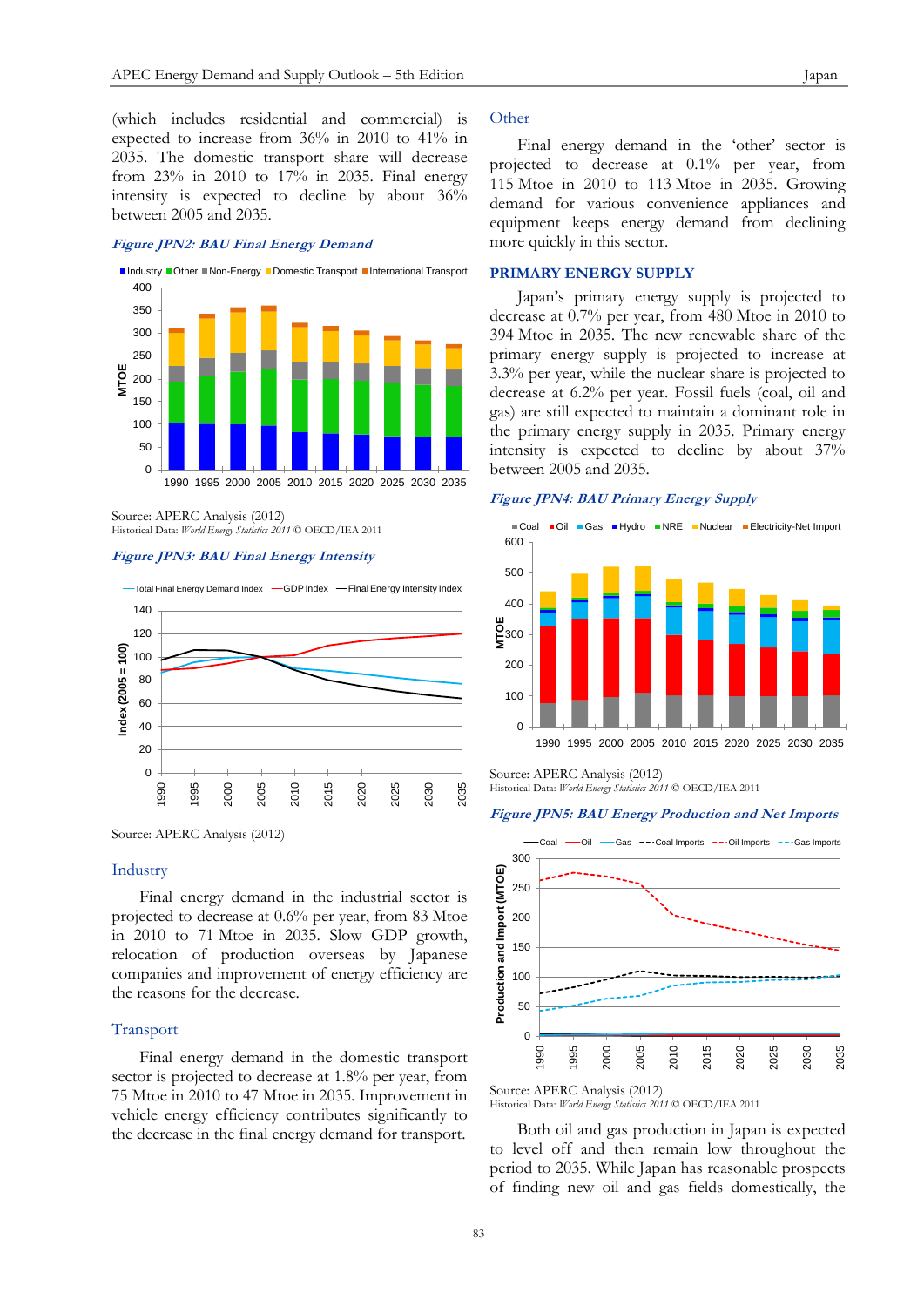Japan's net energy imports (coal, oil and gas combined) are projected to decrease at 0.4% per year over the outlook period, reflecting the decrease in the primary energy supply. Japan will continue to seek to import more equity oil and natural gas from overseas.

#### **ELECTRICITY**

Japan's BAU electricity generation is expected to decrease from 1071 TWh in 2010 to 1010 TWh in 2035; the average annual rate of this decrease is 0.2%. In 2010, coal, gas and nuclear are the main sources for electricity generation mix. Their share is 26%, 28% and 27% respectively. As discussed earlier, the share of nuclear is expected to decrease to 13% by 2035, while the share of coal and gas is expected to increase to 31% and 38%, respectively in 2035. The share of new renewable energy is expected to increase from 3% in 2010 to 13% in 2035.

#### **Figure JPN6: BAU Electricity Generation Mix**



Source: APERC Analysis (2012) Historical Data: *World Energy Statistics 2011* © OECD/IEA 2011

#### **CO<sup>2</sup> EMISSIONS**

Japan's BAU CO<sub>2</sub> emissions are projected to decrease at 0.5% per year, from about 1130 million tonnes of  $CO<sub>2</sub>$  in 2010 to 990 million tonnes of  $CO<sub>2</sub>$ in 2035. The decrease in the economy's final energy consumption and decline of final energy intensity are the main reasons for the decrease in  $CO<sub>2</sub>$  emissions.

## **Figure JPN7: BAU CO<sup>2</sup> Emissions by Sector**



Source: APERC Analysis (2012)

As shown in Table JPN1, Japan's 2010–2035 change in  $CO<sub>2</sub>$  emissions will be driven by a 1.5% per year reduction in the energy intensity of GDP (improvements in energy efficiency and a shift toward less energy-intensive industry). This reduction will be offset by 0.7% per year growth in GDP and a  $0.3\%$  per year growth in the  $CO<sub>2</sub>$  intensity of energy (declining use of nuclear power). The net result will be a  $0.5\%$  per year decline in  $CO<sub>2</sub>$  emissions.

## **Table JPN1: Analysis of Reasons for Change in BAU CO2 Emissions from Fuel Combustion**

|                                               |         | (Average Annual Percent Change) |          |          |          |
|-----------------------------------------------|---------|---------------------------------|----------|----------|----------|
|                                               | 1990-   | $2005 -$                        | $2005 -$ | $2005 -$ | $2010 -$ |
|                                               | 2005    | 2010                            | 2030     | 2035     | 2035     |
| Change in CO <sub>2</sub> Intensity of Energy | $-0.2%$ | $-0.7%$                         | 0.0%     | 0.1%     | 0.3%     |
| Change in Energy Intensity of GDP             | 0.4%    | $-2.0%$                         | $-1.6%$  | $-1.5%$  | $-1.5%$  |
| Change in GDP                                 | 0.8%    | 0.3%                            | 0.7%     | 0.6%     | 0.7%     |
| <b>Total Change</b>                           | 0.9%    | $-2.4%$                         | $-1.0%$  | $-0.8%$  | $-0.5%$  |

Source: APERC Analysis (2012)

#### **CHALLENGES AND IMPLICATIONS OF BAU**

Japan has scarce domestic energy resources and is highly dependent on imported energy. Although the economy's primary energy supply is expected to decrease between 2010 and 2035, the share of its energy supply coming from fossil fuels (coal, oil and gas combined) is expected to increase throughout the outlook period (80% in 2010 and 88% in 2035). Ensuring access to secure energy resources (including equity crude oil and natural gas) remains one of the most important challenges for Japan in this period. This challenge is compounded by the forecast reduction under BAU in the contribution of nuclear energy to electricity generation—from 27% in 2010 to 6% in 2035. This decrease in nuclear use for electricity generation raises concerns for both Japan's economic development and its environmental sustainability (in terms of  $CO<sub>2</sub>$  emissions). To pursue the best mix of energy resources will be a key focus for Japan.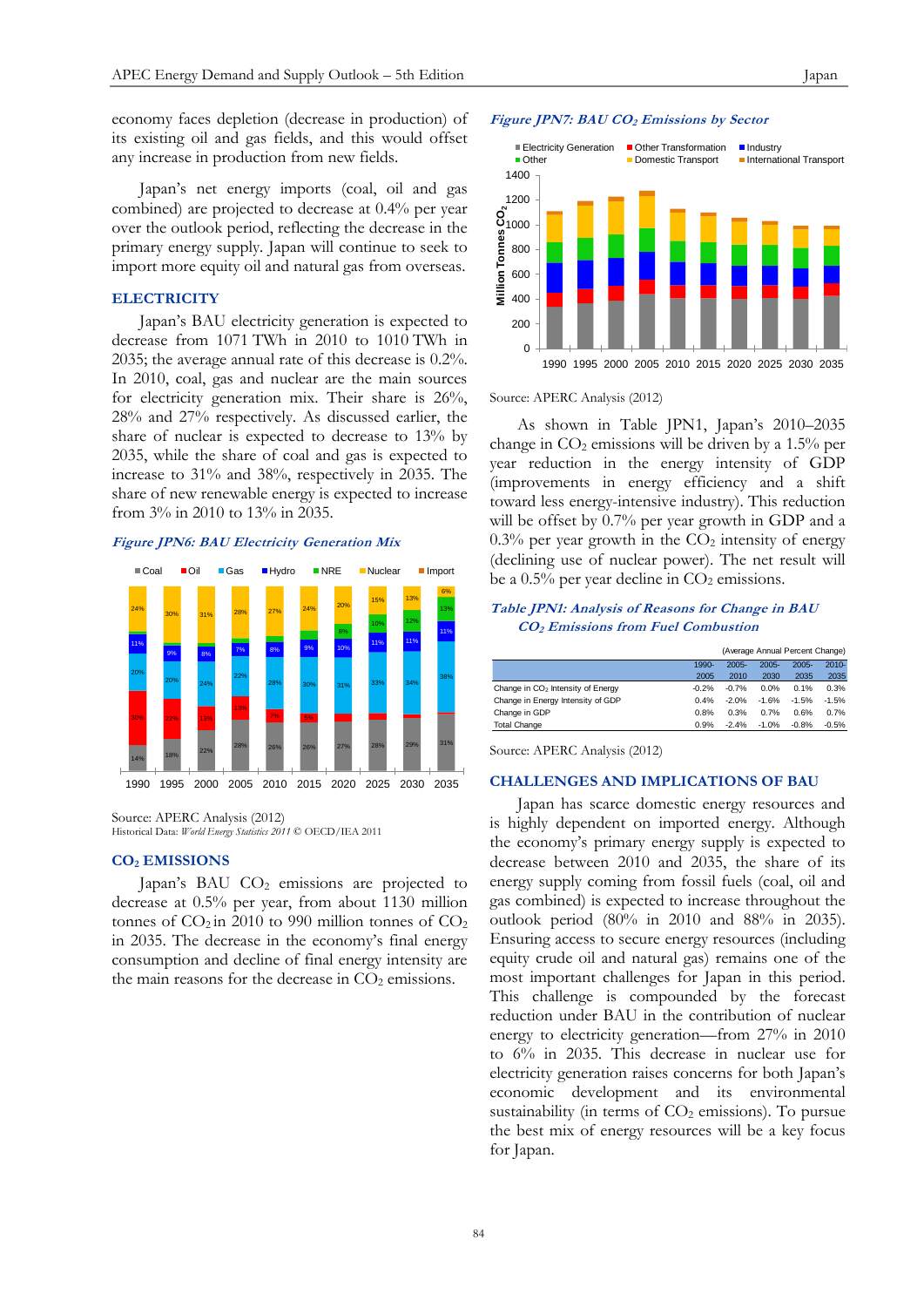## **ALTERNATIVE SCENARIOS**

To address the energy security, economic development, and environmental sustainability challenges posed by the business-as-usual (BAU) outcomes, three sets of alternative scenarios were developed for most APEC economies.

## **HIGH GAS SCENARIO**

To understand the impacts higher gas production might have on the energy sector, an alternative 'High Gas Scenario' was developed. The assumptions behind this scenario are discussed in more detail in Volume 1, Chapter 12. The scenario was built around estimates of gas production that might be available at BAU case prices or below, if constraints on gas production and trade could be reduced.

In the High Gas Scenario, no change was assumed in Japan's minimal domestic production, as shown in Figure JPN8.

#### **Figure JPN8: High Gas Scenario – Gas Production**



Source: APERC Analysis (2012)

However, under the High Gas Scenario, Japan would be able to import additional volumes of gas from other APEC economies at prices at or below BAU levels. Specifically, imports of gas would be up by 12% in 2020, by 25% in 2025, by 45% in 2030, and by 58% in 2035, compared to BAU. Japan would be importing an additional 49 Mtoe by 2035. It is assumed that Japan would use all of the additional gas imports for electricity generation, and that it would all be imported as LNG.

Figure JPN9 shows the High Gas Scenario Electricity Generation Mix. This graph may be compared with the BAU scenario shown in Figure JPN6. It can be seen that the gas share in 2035 has increased from 38% to 69%, while the coal share has declined from 31% to nil. So, under this scenario, Japan would be able to eliminate all of its coal-fired generation by 2035.





Source: APERC Analysis (2012) Historical Data: *World Energy Statistics 2011* © OECD/IEA 2011

Since gas has roughly half the  $CO<sub>2</sub>$  emissions per unit of electricity generated that coal has, this would have the impact of reducing  $CO<sub>2</sub>$  emissions from electricity generation by 30% by 2035. Figure JPN10 shows this  $CO<sub>2</sub>$  emissions reduction.

## **Figure JPN10: High Gas Scenario – CO<sup>2</sup> Emissions from Electricity Generation**



Source: APERC Analysis (2012)

## **ALTERNATIVE URBAN DEVELOPMENT SCENARIOS**

To understand the impacts of future urban development on the energy sector, three alternative urban development scenarios were developed: 'High Sprawl', 'Constant Density', and 'Fixed Urban Land'. The assumptions behind these scenarios are discussed in Volume 1, Chapter 5.

Since Japanese cities tend to be quite compact, and are unlikely to drop below the critical density at which transport energy demand starts to rise quickly under any scenario, the impact of better urban planning in Japan is fairly small.

Figure JPN11 shows the change in vehicle ownership under BAU and the three alternative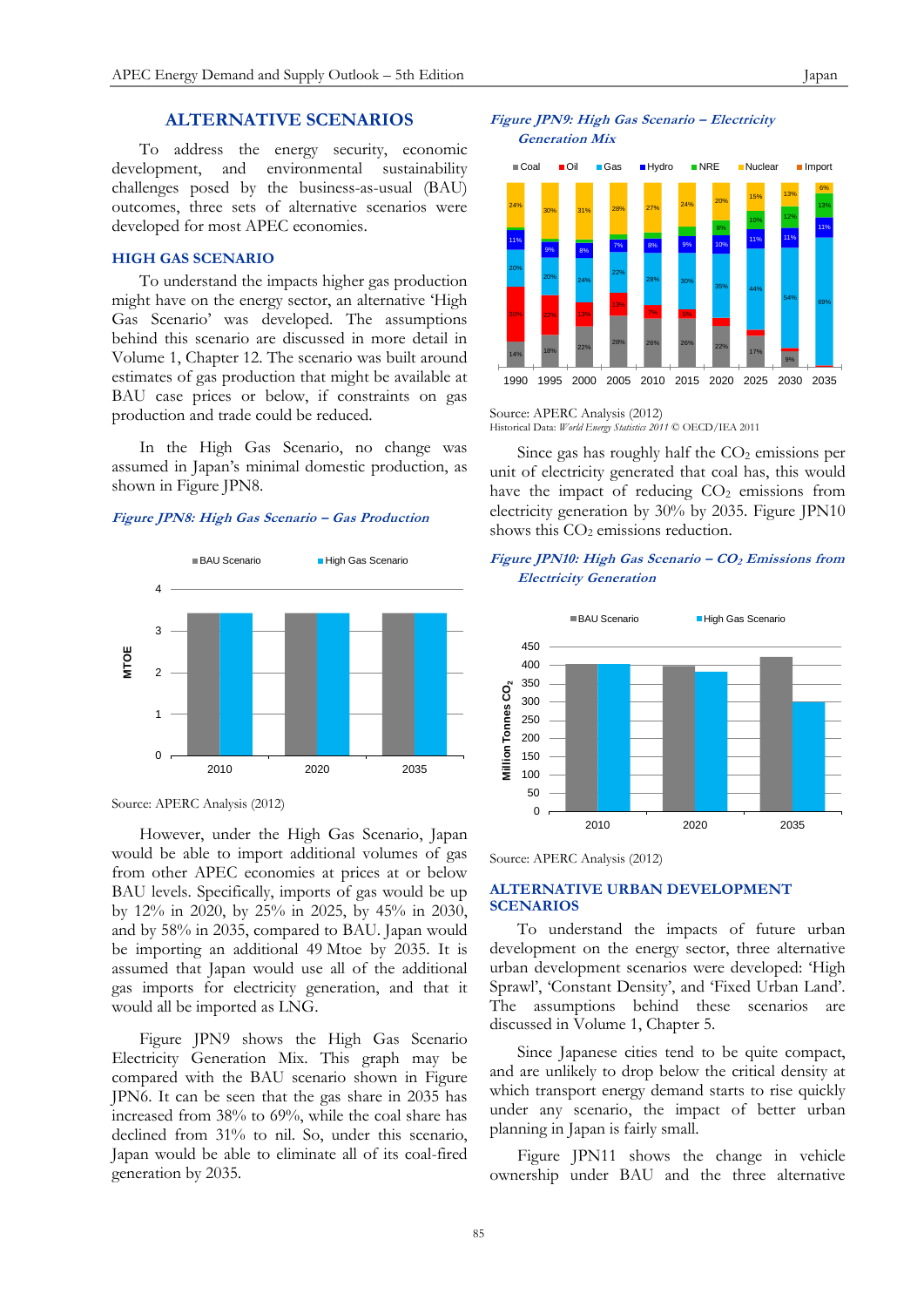urban development scenarios. In the High Sprawl scenario, vehicle ownership is expected to be higher than in BAU by 7% in 2035. On the other hand, in both the Constant Density and Fixed Urban Land scenarios, vehicle ownership is expected to be smaller than in BAU by 6% in 2035.

## **Figure JPN11: Urban Development Scenarios –Vehicle Ownership**



Source: APERC Analysis (2012)

Figure JPN12 shows the change in light vehicle oil consumption under BAU and the three alternative urban development scenarios. The impact of urban planning is moderate, but still significant. In the High Sprawl scenario, light vehicle oil consumption is expected to be 17% higher than BAU in 2035. On the other hand, in the Constant Density and Fixed Urban Land scenarios, light vehicle oil consumption is expected to be smaller than BAU, by 13% and 14% respectively.

## **Figure JPN12: Urban Development Scenarios – Light Vehicle Oil Consumption**



Source: APERC Analysis (2012)

Figure JPN13 shows the change in light vehicle CO<sup>2</sup> emissions under BAU and the three alternative urban development scenarios. The impact of urban planning on  $CO<sub>2</sub>$  emissions is similar to the impact of urban planning on energy use, since there is no significant change in the mix of fuels used under any of these scenarios.

In the High Sprawl scenario, the figure for  $CO<sub>2</sub>$ emissions is 17% larger than BAU in 2035, whereas in the Constant Density and Fixed Urban Land scenarios,  $CO<sub>2</sub>$  emissions are smaller than BAU, by 13% and 14% respectively.





Source: APERC Analysis (2012)

## **VIRTUAL CLEAN CAR RACE**

To understand the impacts of vehicle technology on the energy sector, four alternative vehicle scenarios were developed: 'Hyper Car Transition' (ultra-light conventionally powered vehicles), 'Electric Vehicle Transition', 'Hydrogen Vehicle Transition', and 'Natural Gas Vehicle Transition'. The assumptions behind these scenarios are discussed in Volume 1, Chapter 5.

Figure JPN14 shows the evolution of the light vehicle fleet under BAU and the four 'Virtual Clean Car Race' scenarios. By 2035, the share of alternative vehicles in the fleet is assumed to reach 69%, compared to about 20% under BAU. The share of conventional vehicles in the fleet is thus only about 31%, compared to about 80% in the BAU scenario.

#### **Figure JPN14: Virtual Clean Car Race – Shares of Alternative Vehicles in the Light Vehicle Fleet**



Source: APERC Analysis (2012)

Figure JPN15 shows the change in light vehicle oil consumption under BAU and the four alternative vehicle scenarios. Oil consumption drops by 51% in the Electric Vehicle Transition, Hydrogen Vehicle Transition, and Natural Gas Vehicle Transition scenarios compared to BAU by 2035. The drop is large as these alternative vehicles use no oil. Oil demand in the Hyper Car Transition scenario is also significantly reduced compared to BAU: down 31% by 2035, even though these highly efficient vehicles still use oil.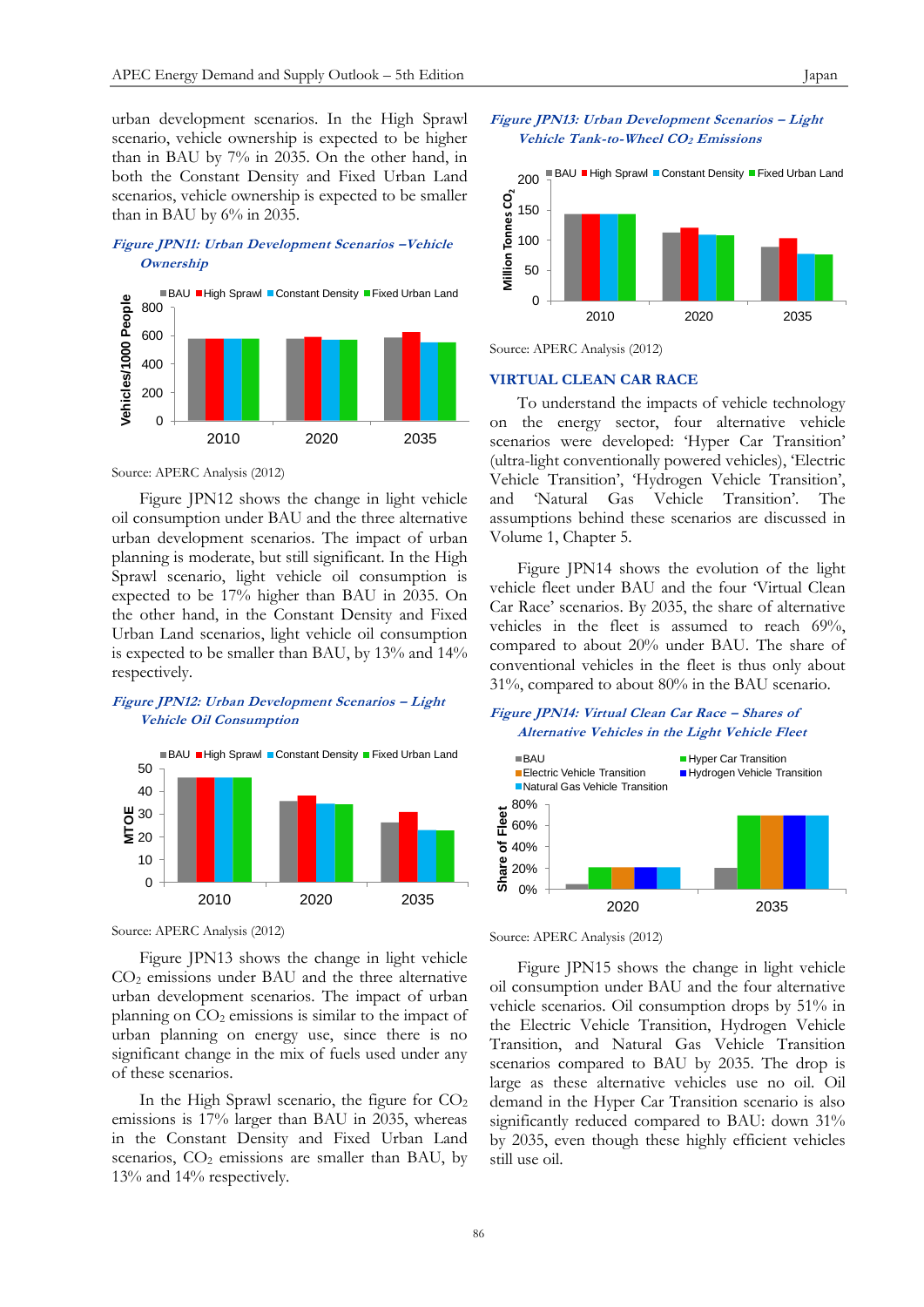

Source: APERC Analysis (2012)

Figure JPN16 shows the change in light vehicle CO<sup>2</sup> emissions under BAU and the four alternative vehicle scenarios. To allow for consistent comparisons, in the Electric Vehicle Transition and Hydrogen Vehicle Transition scenarios the change in  $CO<sub>2</sub>$  emissions is defined as the change in emissions from electricity and hydrogen generation. The emissions impact of each scenario may differ significantly from their oil consumption impact, since each alternative vehicle type uses a different fuel with a different level of emissions per unit of energy.

In Japan, the Hyper Car Transition scenario is the clear winner in terms of  $CO<sub>2</sub>$  emissions reduction, with an emission reduction of 29% compared to BAU in 2035. The Electric Vehicle Transition scenario would also reduce emissions, but only by about 10% compared to BAU in 2035. The Electric Vehicle Transition scenario does not do as well as the Hyper Car Transition scenario in Japan because coalfired generation is assumed to be the marginal source for much of the additional electricity required by the electric vehicles. The Natural Gas Vehicle Transition scenario would reduce emissions in 2035 by only 5%, reflecting the advances in conventional vehicle technology that are expected in Japan.

In contrast, the Hydrogen Vehicle Transition scenario would actually increase emissions by 21%, compared to BAU. This is mainly due to the way hydrogen is assumed to be produced—from steam methane reforming of gas, a process that involves significant  $CO<sub>2</sub>$  emissions.

## **Figure JPN16: Virtual Clean Car Race – Light Vehicle**



Source: APERC Analysis (2012)

## **REFERENCES**

- APEC (Asia–Pacific Economic Cooperation) (2009), *APEC Energy Statistics 2009,* October 2011, [www.ieej.or.jp/egeda/database/](http://www.ieej.or.jp/egeda/database/)
- APERC (Asia Pacific Energy Research Centre) (2011), *Compendium of Energy Efficiency Policies of APEC Economies 2011*, [www.ieej.or.jp/aperc/CEEP2011.html](http://www.ieej.or.jp/aperc/CEEP2011.html)
- EEC (Energy and Environment Council, Japan) (2012), *Options for Energy and the Environment: The Energy and Environment Council Decision on June 29, 2012*, [www.npu.go.jp/policy/policy09/pdf/20120720/](http://www.npu.go.jp/policy/policy09/pdf/20120720/20120720_en.pdf) [20120720\\_en.pdf](http://www.npu.go.jp/policy/policy09/pdf/20120720/20120720_en.pdf)
- Global Insight (2012), *World Industry Services*, retrieved from IHS Global Insight Data Service.
- IEA (International Energy Agency) (2011), *World Energy Statistics 2011,* retrieved from OECD/IEA CD-ROM Service.
- IEEJ (Institute for Energy Economics, Japan) (2012), *Handbook of Energy & Economic Statistics in Japan 2012*, Published by the Energy Data and Modelling Centre, Tokyo.
- JIE (The Japan Institute of Energy) (2011), *Recommendations for Natural Gas Pipeline*, in Japanese. Published by Japan Industrial Publishing Co. Ltd.
- JPDA (Japan Petroleum Development Association) (2011), *Data of Petroleum and Natural Gas Development*, in Japanese. Published by K.K. Sekiyu Tsushinsha.
- METI (Ministry of Economy, Trade and Industry, Japan) (2001), *Methane Hydrate Development Plan*, [www.eti.go.jp/topic/downloadfiles/e20205bj.pdf](http://www.eti.go.jp/topic/downloadfiles/e20205bj.pdf)